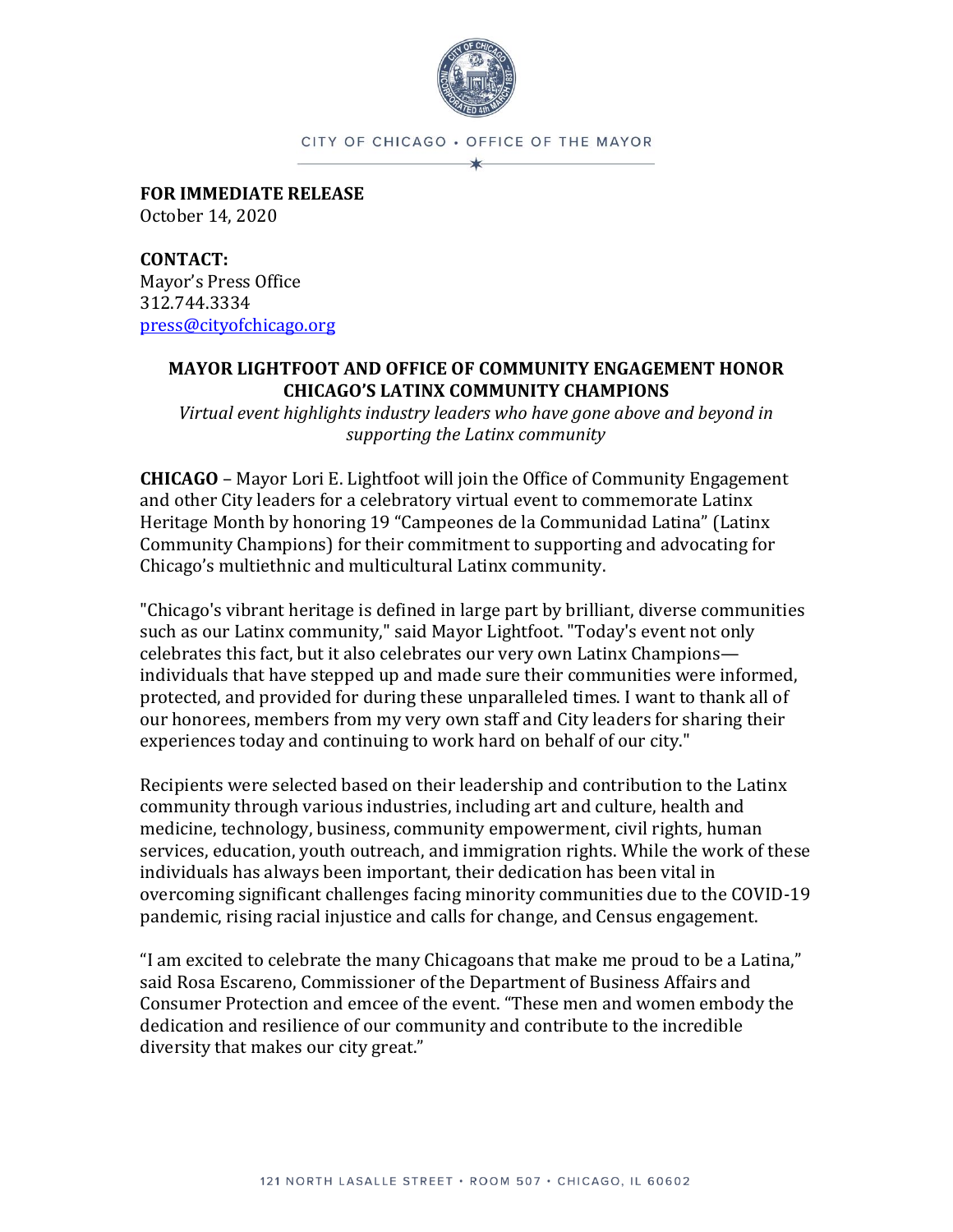

# CITY OF CHICAGO . OFFICE OF THE MAYOR

**"**As a proud Latino and Chairman of the City Council's Latino Caucus, we are excited to honor the contributions of these remarkable leaders of Chicago's Latino community," said Alderman Roberto Maldonado. "We look forward to continue to work with the Mayor and our Latino leaders to advocate for the Latino community in our diverse and thriving city."

"I am humbled to receive this honor from Mayor Lightfoot and the City of Chicago," says Ric Estrada, President and CEO of Metropolitan Family Services. "It is a privilege to be included among this special group of leaders, whose passion, commitment and active support of Latinx and all communities work to advance our collective strength and city's well-being."

## **Health and Medicine Award**

Carmen Vergara, Chief Operations Officer at Esperanza Health Centers

**Technology Award**  Fernando Espejel, Chief Technology Officer of FCB Chicago

**Business Award** Back of the Yards Coffee Co-owners, Jesse Iniguez and Mayra Hernandez

# **Arts and Culture Award**

Carlos Rolon, Carlos Matallana, Sam Kirk, Jonathan Castillo

### **Youth Award**

Brian Rivera and Yalinette Rivera, Youth Organizers from Northwest Side Housing Center

### **Education**

Cristina Pacione-Zayas, Erickson Institute

# **LGBTQ+**

Modesto Tico Valle, Executive Director of Center on Halsted

### **Community Empowerment Award**

Luis Gutierrez, Founder and CEO of Latinos Progresando Katya Nuques, Executive Director of Enlace

### **Immigrant Rights**

Erendria Rendon, Vice President of Immigration Advocacy and Defense Project Karina Ayala-Bermejo, Executive Director of Instituto del Progreso Latino